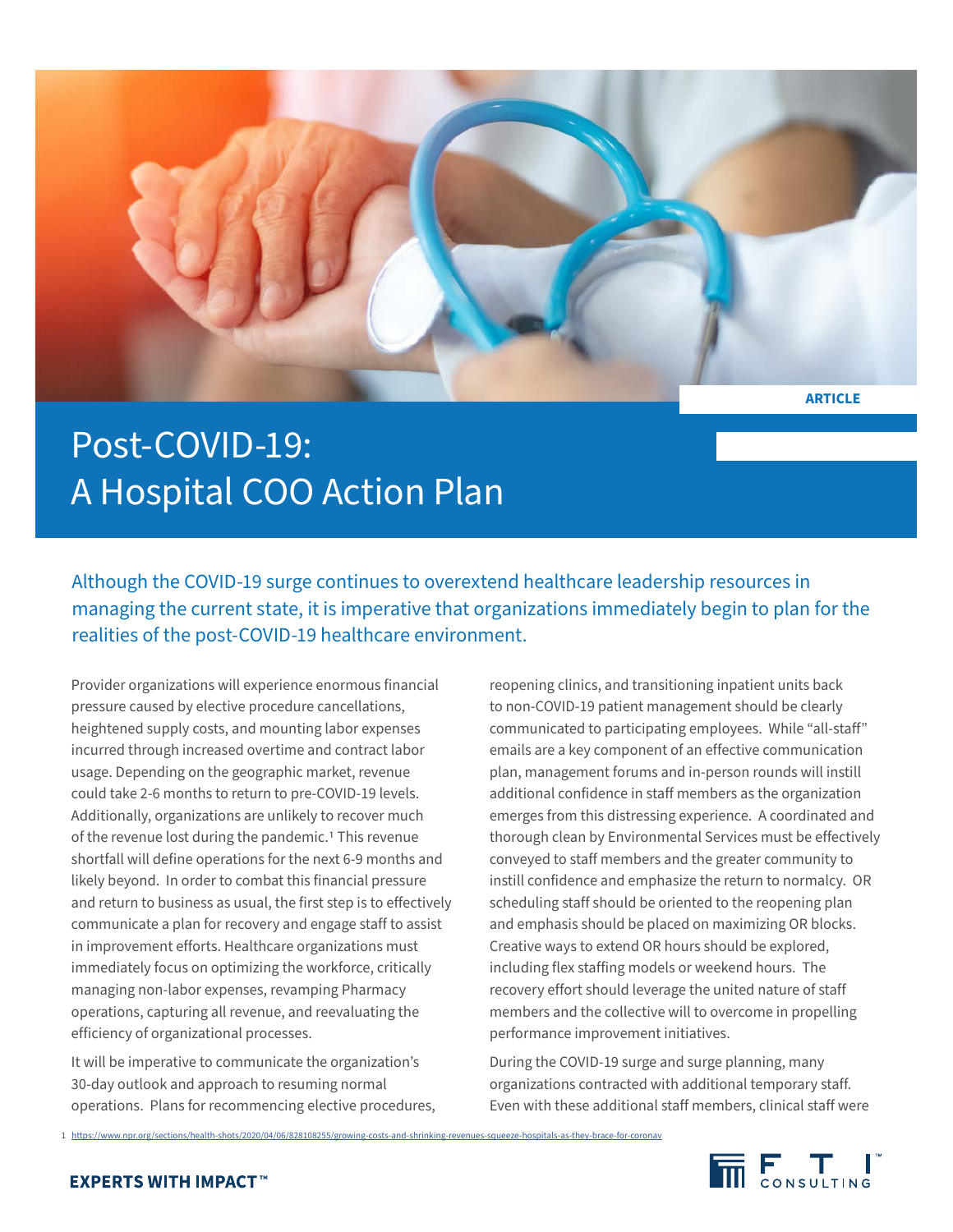flexed and deployed at ratios that do not reflect typical day-to-day operations. In order to recognize the fatigue and potential trauma of front-line employees (Nursing, Support Services, and others), it will likely benefit the organization in the long run to rotate select staff through short leaves of absence for the purpose of rest and recovery. This effort should be coordinated with Employee Health Services to either continue or extend leave policies and monitor their usage. As COVID-19 patient volume subsides, the curve flattens, and the threat of additional surge has passed, staffing ratios and contract staffing levels can return to the norm. At this time, Finance will need to determine and communicate the severity of the financial impact and direct the immediate next steps. Productivity monitoring, a hiring freeze, and reductions in service or labor will all need to be considered as options to facilitate financial stability.

While workforce was one of the areas most impacted by the pandemic, non-labor expenses have seen a significant increase due to supply chain disruptions, pricing changes, and inventory acquisition. It is of critical importance to take a physical inventory of key items (PPE, ventilators, beds, stretchers, etc.) to ensure that supply is sufficient to facilitate increased surgical volume. Additionally, nonlabor will be a key area of focus in cost cutting measures resulting from increased financial pressure. Organizations will need to challenge supply chain leaders to identify areas of improvement not previously addressed. Potential opportunity areas include reevaluating the role of the GPO, refining and reinvigorating the Value Analysis Team by transitioning to a remote process focused on initiatives in progress, using non-GPO and unbiased benchmarking solutions to achieve target prices, sourcing supplies manufactured in the United States, and utilizing internal contracting staff to negotiate local contracts and decrease supply costs. As COVID-19 heightened the use of purchased services, Supply Chain must scrutinize these services and determine whether they should continue. This crisis has resulted in increased awareness of PPE stock outs and